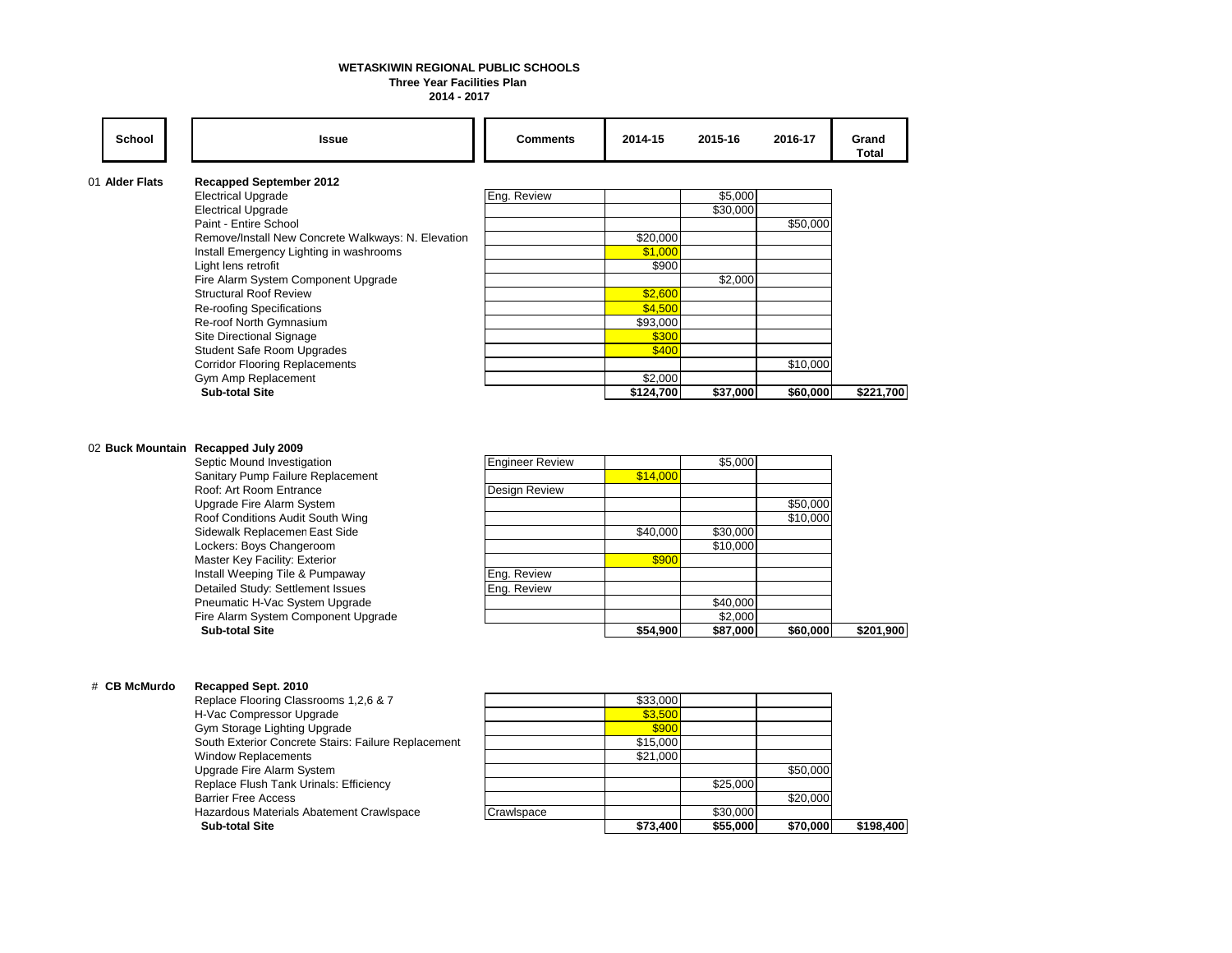#### **Three Year Facilities Plan WETASKIWIN REGIONAL PUBLIC SCHOOLS**

**2014 - 2017**

|                                                  |                                                                                                                                             | <b>Comments</b>    | 2014-15            | 2015-16   | 2016-17   | Grand<br>Total |
|--------------------------------------------------|---------------------------------------------------------------------------------------------------------------------------------------------|--------------------|--------------------|-----------|-----------|----------------|
| Recapped June 2009<br># Centennial               |                                                                                                                                             |                    |                    |           |           |                |
|                                                  | Pneumatic H-Vac System Upgrade<br>Replace Admin Area Windows to Operable Type                                                               |                    |                    | \$60,000  |           |                |
|                                                  |                                                                                                                                             |                    |                    |           | \$20,000  |                |
| Barrier free access<br>DMS / Wide Area Network   |                                                                                                                                             |                    |                    | \$20,000  | \$25,000  |                |
|                                                  | Engineering Review & Electrical Upgrade                                                                                                     |                    |                    | \$40,000  |           |                |
|                                                  | Library Carpet to Carpet Tile                                                                                                               |                    |                    |           | \$10,000  |                |
| Stage Carpet to Carpet Tile                      |                                                                                                                                             |                    |                    |           | \$15,000  |                |
|                                                  | Replace Windows to Operable Type                                                                                                            |                    |                    |           | \$40,000  |                |
| Washroom Fixture Upgrades                        |                                                                                                                                             |                    | \$1,100            |           |           |                |
| <b>Sub-total Site</b>                            |                                                                                                                                             |                    | \$1,100            | \$120,000 | \$110,000 | \$231,100      |
|                                                  |                                                                                                                                             |                    |                    |           |           |                |
| 03 Clear Vista<br><b>Recapped September 2013</b> |                                                                                                                                             |                    |                    |           |           |                |
| Curb cut/sidewalk                                |                                                                                                                                             |                    |                    | \$30,000  |           |                |
| <b>Time Out Creation</b>                         |                                                                                                                                             |                    | \$2,200            |           |           |                |
|                                                  | Mechanical Room Hoist System. Design, Build, Install                                                                                        |                    | \$700              |           |           |                |
|                                                  | <b>CCTV Upgrades</b><br><b>Site Sub-total</b>                                                                                               |                    | \$3,700<br>\$6,600 | \$30,000  | \$0       | \$36,600       |
|                                                  |                                                                                                                                             |                    |                    |           |           |                |
|                                                  |                                                                                                                                             |                    |                    |           |           |                |
| 05 Falun                                         | Culvert - Bus Lane<br><b>Paint Entire Facility</b><br>Modifications To Special Needs Suite<br>Computer lab upgrade<br><b>Site Sub-Total</b> |                    |                    |           |           |                |
|                                                  |                                                                                                                                             |                    |                    | \$10,000  |           |                |
|                                                  |                                                                                                                                             |                    | \$1,000            |           | \$50,000  |                |
|                                                  |                                                                                                                                             | <b>WRPS Review</b> |                    |           |           |                |
|                                                  |                                                                                                                                             |                    | \$1,000            | \$10,000  | \$50,000  | \$61,000       |
|                                                  |                                                                                                                                             |                    |                    |           |           |                |
| # Griffiths-Scott                                | AC Installations South modular Classrooms                                                                                                   |                    | \$38,000           |           |           |                |
| <b>Gym Wall Bumpers</b>                          |                                                                                                                                             |                    | \$1,700            |           |           |                |
| <b>Sub-total Site</b>                            |                                                                                                                                             |                    | \$39,700           | \$0       | \$0       | \$39,700       |
| 06 Gwynne<br>Recapped Sept. 2010                 |                                                                                                                                             |                    |                    |           |           |                |
|                                                  | <b>Mechanical Upgrade</b><br><b>Mechanical Upgrade</b>                                                                                      | Eng. Review        | \$5,000            |           |           |                |
|                                                  |                                                                                                                                             |                    |                    | \$100,000 |           |                |
| <b>Electrical Upgrade</b>                        |                                                                                                                                             | Eng. Review        |                    | \$5,000   |           |                |
| <b>Electrical Upgrade</b>                        |                                                                                                                                             |                    |                    |           | \$30,000  |                |
| Replace Wooden Windows                           | Replace Concrete Stairs South                                                                                                               |                    | \$20,000           |           | \$30,000  |                |
| Interior Doors (gym)                             |                                                                                                                                             |                    | \$2,200            |           |           |                |
|                                                  | Replace Concrete Walks: North                                                                                                               |                    | \$12,000           |           |           |                |
|                                                  | Replace South Exit Concrete Stairs                                                                                                          |                    |                    |           |           |                |
|                                                  | Replace S. Entrance Roof Shingles                                                                                                           |                    | \$800              |           |           |                |
| <b>Sub-total Site</b>                            |                                                                                                                                             |                    | \$40,000           | \$105,000 | \$60,000  | \$205,000      |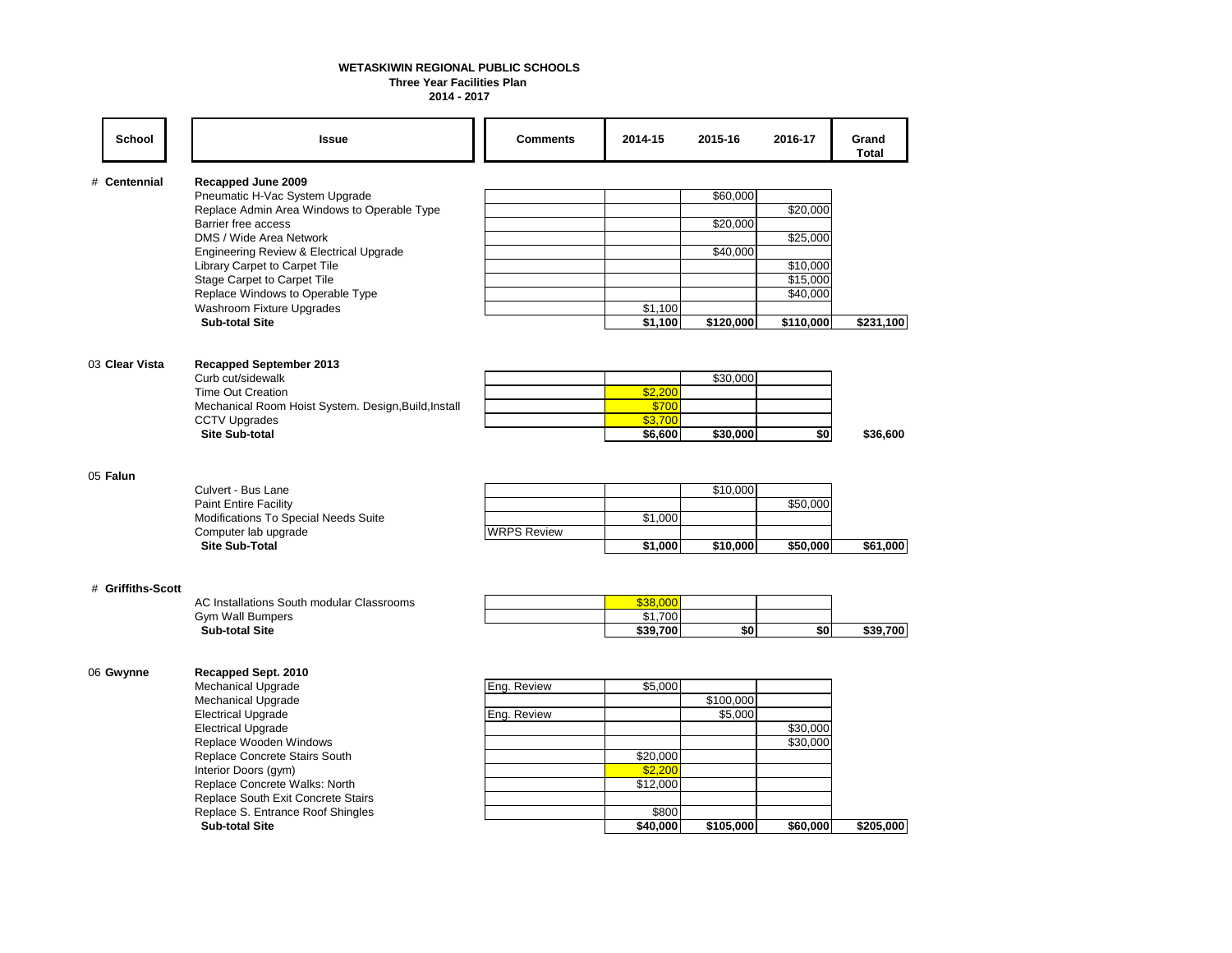#### **Three Year Facilities Plan WETASKIWIN REGIONAL PUBLIC SCHOOLS**

**2014 - 2017**

| <b>School</b> | <b>Issue</b>                                                  | <b>Comments</b> | 2014-15  | 2015-16             | 2016-17   | Grand<br><b>Total</b> |
|---------------|---------------------------------------------------------------|-----------------|----------|---------------------|-----------|-----------------------|
|               |                                                               |                 |          |                     |           |                       |
| 07 Lakedell   | Recapped July 2009                                            |                 |          |                     |           |                       |
|               | Lighting Retro-fit / Ceiling grid/FA/Emerg lighting/Exit      |                 |          |                     |           |                       |
|               | lighting                                                      |                 |          |                     | \$100,000 |                       |
|               | Flooring - Entire School                                      |                 |          |                     | \$30,000  |                       |
|               | Facility Master Keying Int/Ext                                |                 | \$2,100  |                     |           |                       |
|               | Gymnasium Insurance: Mechanical Portion of Claim              |                 | \$20,000 |                     |           |                       |
|               | Hazardous Materials Abatement                                 |                 |          |                     |           |                       |
|               | Admin Area Upgrades, Including Abatement                      |                 |          | \$40,000            |           |                       |
|               | Septic Tank & Field Review                                    | Eng. Review     |          |                     | \$5,000   |                       |
|               | <b>Entrance Boot Rack Installations</b>                       |                 | \$4,500  |                     |           |                       |
|               | Floor Sink In Custodial Closet<br>Replace Library Carpet      |                 |          | \$5,000<br>\$10.000 |           |                       |
|               | <b>Sub-total Site</b>                                         |                 | \$26,600 | \$55,000            | \$135,000 | \$216,600             |
|               |                                                               |                 |          |                     |           |                       |
|               |                                                               |                 |          |                     |           |                       |
| 08 Millet     | Recapped June 2009                                            |                 |          |                     |           |                       |
|               | Time Out Rooms: Creation                                      |                 | \$3,000  |                     |           |                       |
|               | West Perimeter Weeping Tile                                   |                 |          | \$20,000            |           |                       |
|               | Parking lot Pavement                                          |                 |          |                     |           |                       |
|               | <b>Barrier free Access</b>                                    |                 |          |                     | \$30,000  |                       |
|               | <b>Electrical Upgrade</b>                                     | Eng. Review     |          | \$5,000             |           |                       |
|               | <b>Electrical Upgrade</b>                                     |                 |          |                     | \$25,000  |                       |
|               | Luminous Exit Light Upgrade/Replacement                       |                 |          | \$25,000            |           |                       |
|               | Stucco Replacement 1930 Section                               |                 |          |                     | \$25,000  |                       |
|               | Gym Furnace Upgrades X3                                       |                 | \$2,300  | \$25,000            |           |                       |
|               | Below Grade Sump Installation<br>Flooring - Hallway           |                 |          | \$30,000            |           |                       |
|               | <b>NW Entrance Security Upgrades</b><br><b>Sub-total Site</b> |                 | \$300    |                     |           |                       |
|               |                                                               |                 | \$5,600  | \$105,000           | \$80,000  | \$190,600             |
|               |                                                               |                 |          |                     |           |                       |
| # Norwood     | Recapped Sept. 2010                                           |                 |          |                     |           |                       |
|               | <b>Facility Sinage</b>                                        |                 | \$200    |                     |           |                       |
|               | Pneumatic H-Vac System Upgrade                                |                 |          | \$60,000            |           |                       |
|               | Barrier free Washroom Upgrades                                |                 | \$1,000  |                     |           |                       |
|               | Re-roof Portable Annex                                        |                 |          |                     | \$100,000 |                       |
|               | Sidewalks: North East Elevation New Installation              |                 |          |                     |           |                       |
|               | Library Carpet to Carpet Tile                                 |                 |          | \$10,000            |           |                       |
|               | Window Replacements to Operable Type                          |                 |          |                     | \$40,000  |                       |
|               | Subsurface Review: Front of Building Settlement               | Eng. Review     |          |                     |           |                       |
|               | Boiler Replacement Engineer Design                            |                 |          | \$5,000             | \$80,000  |                       |
|               | <b>Boiler Replacement</b><br>Grade & Pave Parking lot         |                 |          | \$125,000           |           |                       |
|               | <b>Sub-total Site</b>                                         |                 | \$1,200  | \$200,000           | \$220,000 | \$421,200             |
|               |                                                               |                 |          |                     |           |                       |
| # Lynn Lauren | <b>Recapped September 2013</b>                                |                 |          |                     |           |                       |
| (EEFWC)       | Mechanical upgrade                                            | Eng. Review     |          | \$5,000             |           |                       |
|               | Mechanical upgrade                                            |                 |          |                     | \$200,000 |                       |

 **Site Sub-total \$0 \$5,000 \$200,000 \$205,000**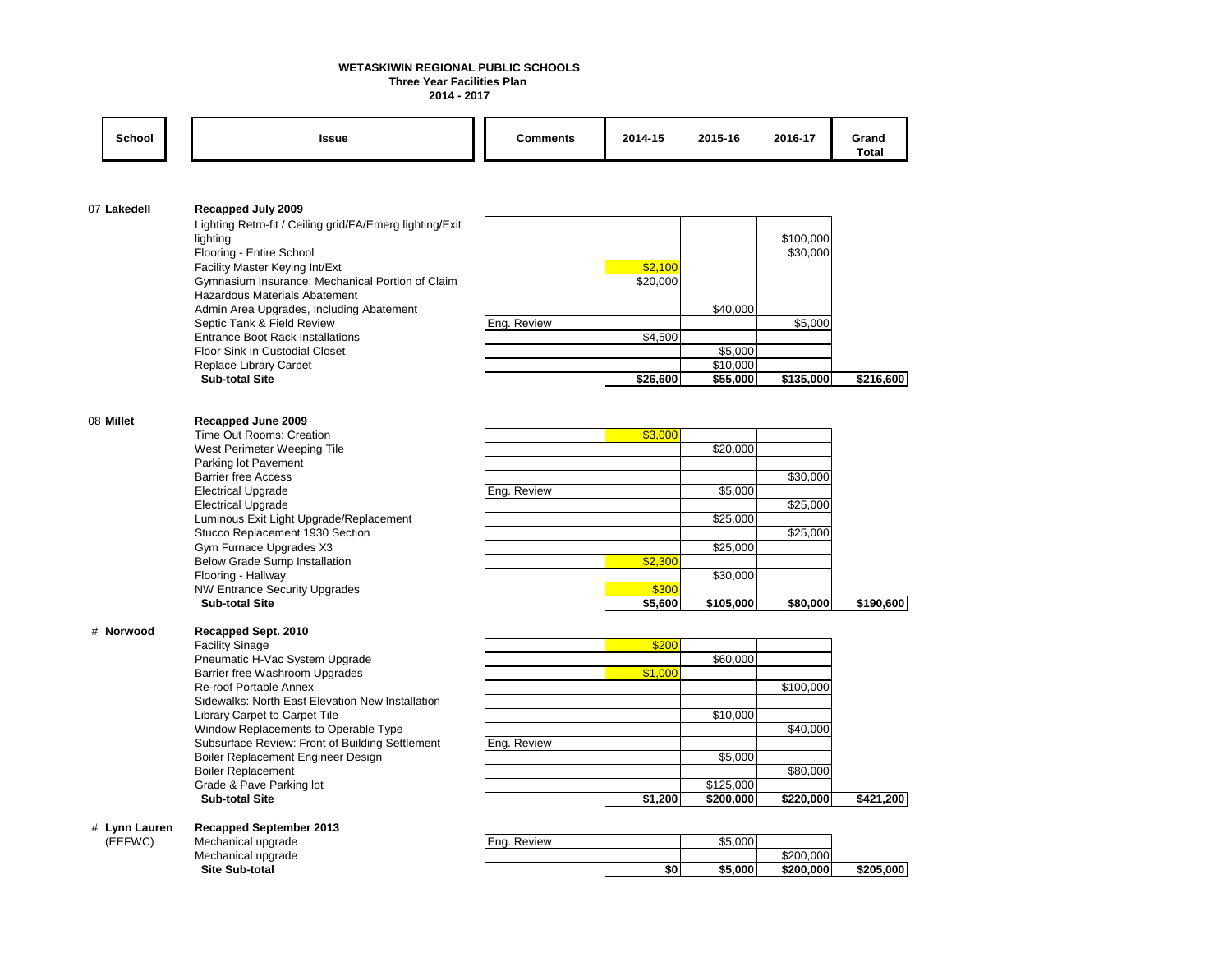### **WETASKIWIN REGIONAL PUBLIC SCHOOLS**

**Three Year Facilities Plan** 

**2014 - 2017**

| <b>School</b>                  | <b>Issue</b>                                                                                  | <b>Comments</b>    | 2014-15   | 2015-16   | 2016-17   | Grand<br><b>Total</b> |
|--------------------------------|-----------------------------------------------------------------------------------------------|--------------------|-----------|-----------|-----------|-----------------------|
|                                |                                                                                               |                    |           |           |           |                       |
| # Parkdale                     | Recapped July 2009                                                                            |                    |           |           |           |                       |
|                                | Staff Parking Lot Development/Sidewalk/Power                                                  | <b>WRPS Review</b> |           | \$100,000 |           |                       |
|                                | Window Replacements Rooms 10,12,13,14,23,25A,25B                                              |                    | \$11,000  |           |           |                       |
|                                | Carpet to Sheet Goods Classroom 2A                                                            |                    | \$1,500   | \$20,000  |           |                       |
|                                | Replace Flooring 1969 section<br>VAT Abatement & Sheet Good Install S Custodial               |                    |           |           | \$40,000  |                       |
|                                | Structural Window Wall Review 1,2,3,4,5,6,6A & 7                                              |                    | \$1,700   | \$5,000   |           |                       |
|                                | Replace Windows Classrooms 1,2,3,4,5,6,6A & 7                                                 |                    |           |           | \$50,000  |                       |
|                                | Fire Alarm System Upgrade                                                                     |                    | \$38,000  |           |           |                       |
|                                | <b>Sub-total Site</b>                                                                         |                    | \$52,200  | \$125,000 | \$90,000  | \$267,200             |
|                                |                                                                                               |                    |           |           |           |                       |
| 04 Pigeon Lake Regional School | Recapped Sept. 2009                                                                           |                    |           |           |           |                       |
|                                | Grounds - regarding and seeding (install running track)                                       |                    |           |           | \$20,000  |                       |
|                                | <b>Admin Suite Upgrades</b>                                                                   |                    | \$32,000  |           |           |                       |
|                                | <b>Emergent Domestic Hot Water Heater Replacements</b>                                        |                    | \$12,000  |           |           |                       |
|                                | Domestic and Recirculation Water Line Review<br>Domestic and Recirculation Water Line Upgrade | Eng. Review        | \$5,000   |           | \$75,000  |                       |
|                                | Roof Parapet Upgrades                                                                         |                    | \$40,000  |           |           |                       |
|                                | <b>Exterior Lighting</b>                                                                      |                    |           |           | \$5,000   |                       |
|                                | Fire Alarm System Component Upgrade                                                           |                    |           | \$2,000   |           |                       |
|                                | <b>Sub-total Site</b>                                                                         |                    | \$89,000  | \$2,000   | \$100,000 | \$191,000             |
|                                |                                                                                               |                    |           |           |           |                       |
| 09 Pipestone                   | <b>Recapped September 2011</b>                                                                |                    |           |           |           |                       |
|                                | Septic System Perimeter fencing                                                               |                    | \$20,000  |           |           |                       |
|                                | Septic System Design & Upgrade                                                                |                    | \$248,000 |           |           |                       |
|                                | Roofing Specifications                                                                        |                    | \$4,500   | \$5,000   |           |                       |
|                                | Roofing                                                                                       |                    | \$265,000 | \$5,000   |           |                       |
|                                | Boiler upgrade engineer review<br>Boiler upgrade                                              |                    |           |           | \$60,000  |                       |
|                                | Electrical upgrade engineer review                                                            |                    |           | \$5,000   |           |                       |
|                                | Electrical upgrade                                                                            | Eng. Review        |           | \$2,000   | \$25,000  |                       |
|                                | Fire Alarm System Component Upgrade                                                           |                    |           | \$2,000   |           |                       |
|                                | Light Lens Retrofit                                                                           |                    | \$1,700   |           |           |                       |
|                                | <b>Sub-total Site</b>                                                                         |                    | \$539,200 | \$19,000  | \$85,000  | \$643,200             |
|                                |                                                                                               |                    |           |           |           |                       |
|                                |                                                                                               |                    |           |           |           |                       |
|                                | # Queen Elizabeth Recapped Sept. 2010                                                         |                    |           |           |           |                       |
|                                | Grounds and shrubbery                                                                         | Review             |           |           |           |                       |
|                                | External security - camera<br>Replace Flooring Student Gathering                              | Crisis Management  | \$25,000  |           |           |                       |
|                                | Division Disaster Recovery Planning                                                           |                    | \$5,000   |           |           |                       |
|                                | Upgrade air handling units in IA, Music, Home Ec                                              | Eng. Review        |           | \$5,000   |           |                       |
|                                | Main Corridor Floor Replacements                                                              |                    |           |           | \$20,000  |                       |
|                                | <b>Sub-total Site</b>                                                                         |                    | \$30,000  | \$5,000   | \$20,000  | \$55,000              |
|                                |                                                                                               |                    |           |           |           |                       |
| # Rosebrier                    | Recapped Sept. 2010                                                                           |                    |           |           |           |                       |
|                                |                                                                                               |                    |           |           |           |                       |
|                                | <b>Sub-total Site</b>                                                                         |                    | \$0       | \$0       | \$0       | \$0                   |